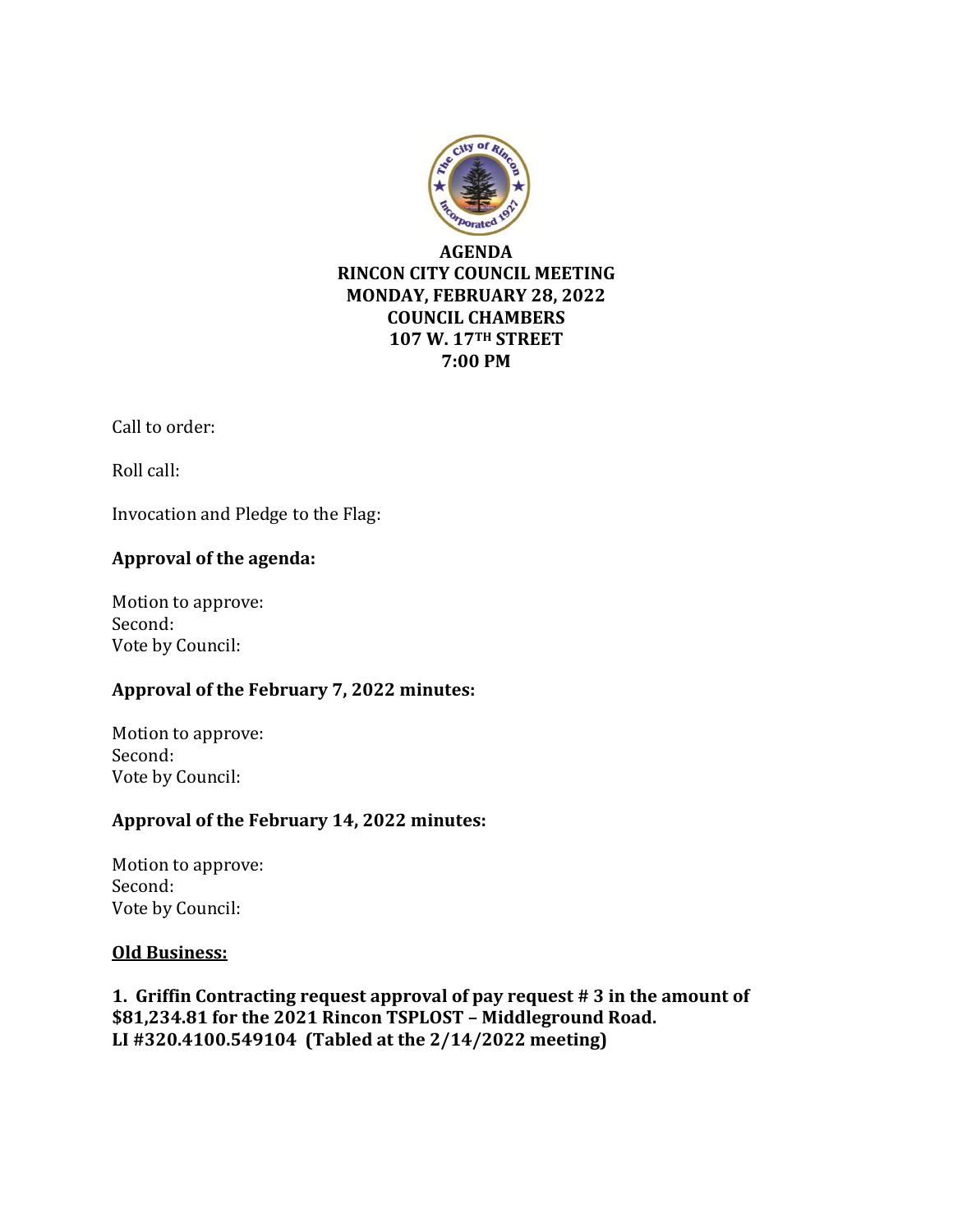Motion to remove from the table: Second: Vote by Council:

Motion to approve: Second: Vote by Council:

## **2. Consideration to accept transfer of sanitation services agreement from Waste Pro of South Carolina, Inc. to Capital Waste Services, LLC. (Tabled at the 2/14/2022 meeting)**

Motion to remove from the table: Second: Vote by Council:

Motion to approve: Second: Vote by Council:

**3. Vote on a petition filed by Toss Allen of Allen Engineering for Preliminary/Final approval on a Major Subdivision Site Plan. The property is located at 110 Barnwell Avenue. The property is 6.12 acres and is zoned R-4 (single family residential); the property is owned by Scott Martin of CS Martin, Inc. (Map and Parcel # R2110003) (Tabled at October 11, 2021 meeting)**

Motion to remove from the table: Second: Vote by Council:

Motion to approve: Second: Vote by Council:

## **New Business:**

**1. Vote on a request filed by Bowman Consulting Group for Preliminary and Final Site Plan approval for a 5,098 square foot expansion to the existing Wal-Mart, for their online pickup. The property is located at 434 S. Columbia Avenue and is zoned GC (General Commercial); the property is owned by Wal-Mart Real Estate Business Trust. (Map and Parcel # R2570043)**

Motion to approve: Second: Vote by Council: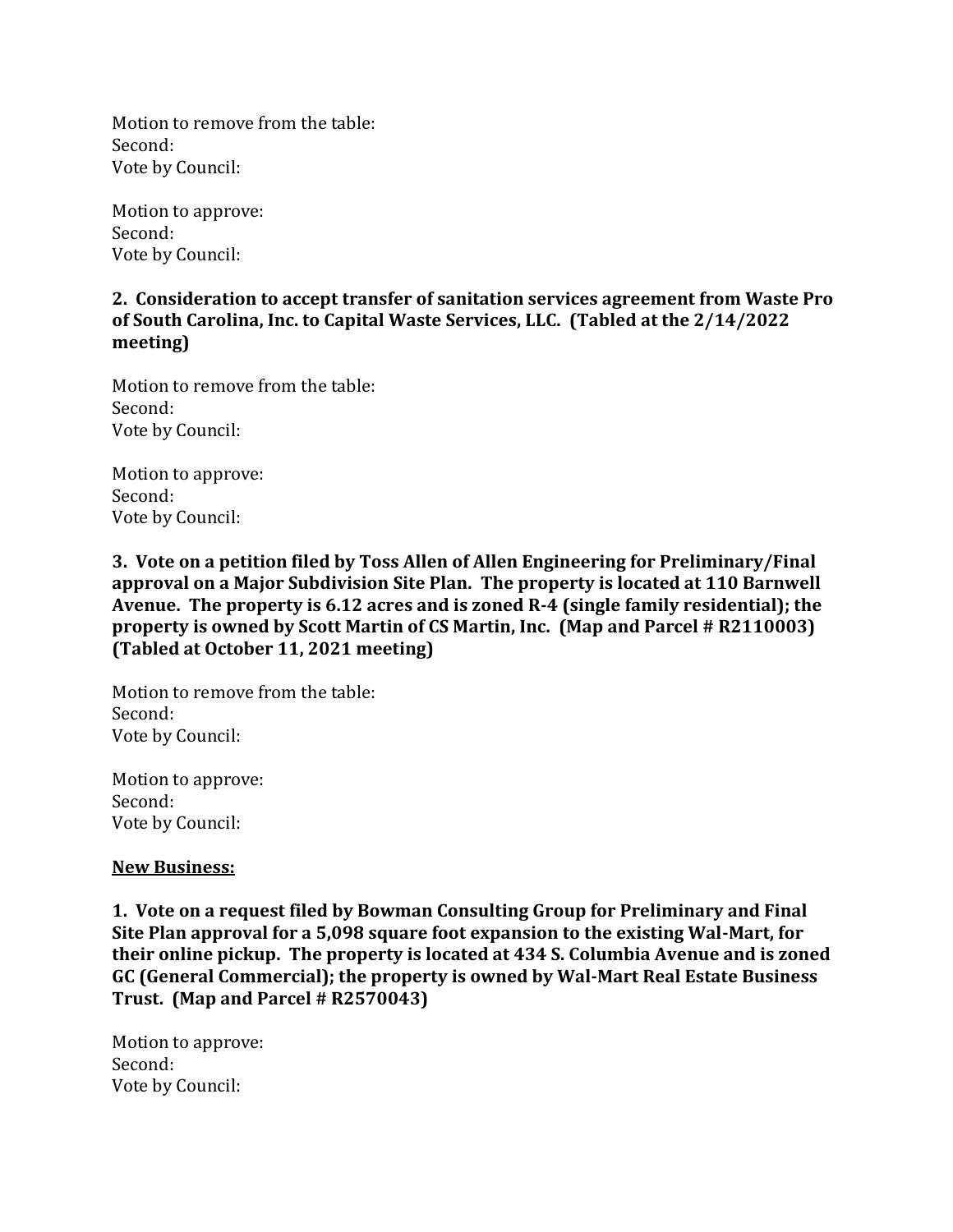**2. Vote on the second reading of a petition filed by Donut Development, LLC requesting a Zoning Map Amendment for a 1.057 acre parcel located on Twelfth Street, Lot 3 to amend the zoning from OC (office Commercial) to GC (General Commercial); the parcel is owned by Donut Development, LLC. (Map and Parcel # R2780003)**

Motion to approve: Second: Vote by Council:

**3. Vote on a request filed by Donut Development, LLC for Preliminary/Final Site Plan approval for a Commercial space with 3 units, located at Twelfth Street, Lot 3. The property is owned by Donut Development, LLC. (Map and Parcel # R2780003)**

Motion to approve: Second: Vote by Council:

## **4. Request approval to pay M.E. Sack Engineering for engineering services done at the WWTP in the amount of \$5,433.50. LI #320.4335.541453**

Motion to approve: Second: Vote by Council:

## **5. Request approval to pay M.E. Sack Engineering for engineering services done at the WWTP in the amount of \$10,000.00. LI #320.4335.541453**

Motion to approve: Second: Vote by Council:

## **6. Request approval of a maintenance agreement for the Thompson By-Pass Pumps with Current Edge Solutions, LLC in the amount of \$7,999.00. LI #506.4325.521200**

Motion to approve: Second: Vote by Council:

**7. Request approval to purchase one Exmark Lazer E 60 inch deck lawn mower in the amount of \$9,604.00 and one Exmark Lazer E 72 inch deck lawn mower in the amount of \$10, 029.00 from Gnanns Fix It Shop. LI #320.6100.541226** 

Motion to approve: Second: Vote by Council: